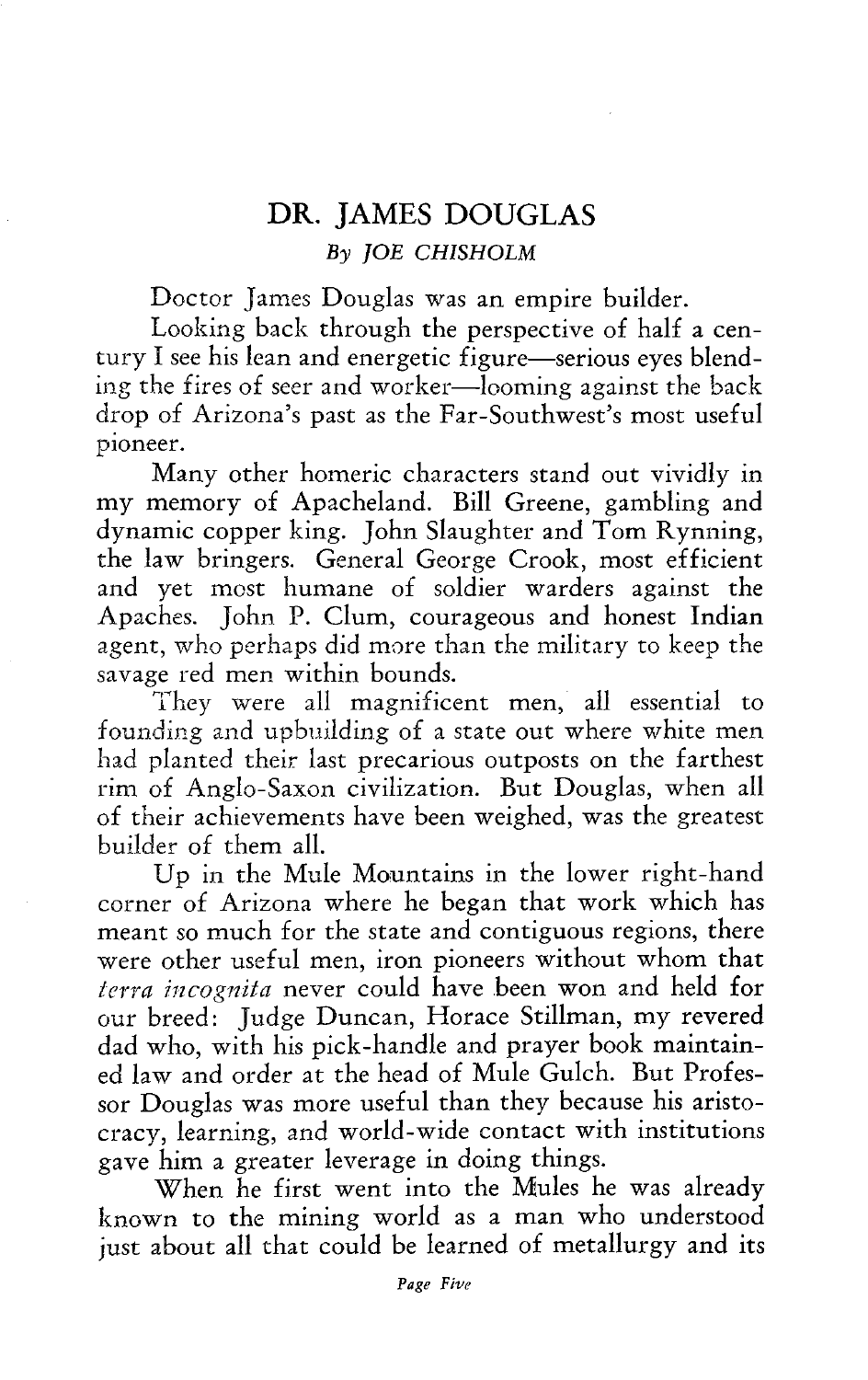practical application to mining. But he was heralded by no brass bands or chambers of commerce. The most popular bartender in Mule Pass (now Bisbee) in those days was the nearest institution they had to what we now call chambers of commerce in Phoenix or Los Angeles. The Professer had to take the best or worst of it along with the rest of the hard-boiled frontiersmen, going in there on horseback if he missed the Sandy. Bob stage from Tombstone.

In the beginning we used to regard him as what might nowadays be called a high-hatter, although as I grew. older I came to realize that he didn't even think about himself. He was too busy for any self-esteem. He was the busiest man I ever knew. It was that abstracted air of his as he went among the miners, mule-skinners and the rest of the r'aring boys, intent always on his work, that led them to misunderstand him in those first far days.

A story related of him, if it be true, illustrates that abstraction of his. It is to the effect that once when the stage-coach was held up between Tombstone and Bisbee the highwaymen found it necessary to tell the Professor a second time to get out and "stick 'em up," but Douglas asked them in his courteous if absent-minded way, not to bother him, please. Probably he was figuring out how much copper ore he could gather in the Mules for the new electrolytic process of which he was the foremost expert in the United States.

But, busy though he might be, he was always courteous. If he wished one of us kids to run an errand for him he would not speak to us in the only language to which we were accustomed—"Hey! You little son of an asterisk, I'll give you two-bits if you'll run over to Kate Sweeney's or Sol Israel's and git me a noospaper."

No sir! When Professor Douglas wanted a newsper and was too busy to gallop over on his own long legs and get it himself, he would say, "Young man, could I induce you to get me a newspaper from Miss Sweeney's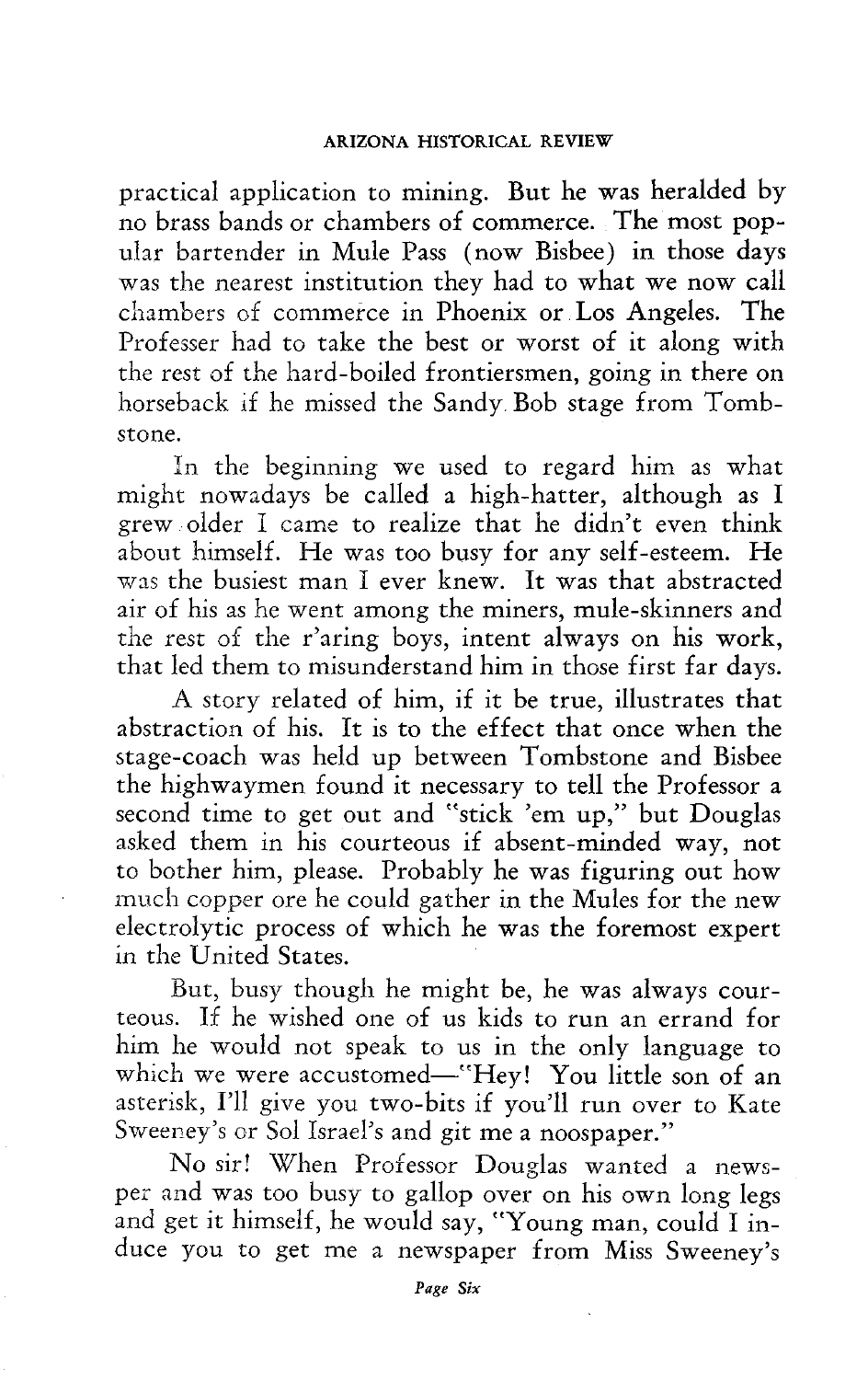news-stand? And I shall be up at the Queen shaft by then."

Or by the time I caught up with him he would probably be away off at the Atlanta shaft he was just starting. Always I'd have earned my ten-cent tip by the time I would have caught up with the striding Professor. He was always working like a government mule and naturally saw no reason why the rest of the world shouldn't be on the job, too.

He was a cultured man who spoke correct English. For instance, he pronounced the word "induce" properly, but to our ears, used to our own pronunciation of "indooce," he seemed to say "injuce." And the Professor certainly "injuced" people to do things, what with his superior knowledge and unceasing work.

He was a doctor of literature and a lot of other learned things before he laid off for his well-earned eon or two of rest; but he was Professor to us in the frontier days, and that title has always stuck with the old-timers.

It was only natural that later James Douglas had an LL. D. conferred upon him and came to have other titles added to his name, for among his forbears were many distinguished men. The Douglas family, in fact, is one of the most powerful and romantic in the stirring annals of Scotland.

Professor Douglas' grandfather was a man of talents, and his father one of broad culture and one of the most distinguished men of science in Canada. The latter, also James Douglas, took his career in his own hands at an early age. Complaining when twelve years old that the standard of education in the Academy at Woodhouse Grove, Scotland, was below that to which he was accustomed, he ran away from the institution where his father had placed him and became indentured to a physician.

Later he entered the medical department of Edinburgh University. His first summer holiday was spent aboard a Greenland whaler. After graduating as a surgeon at Edinburgh and London he entered the services of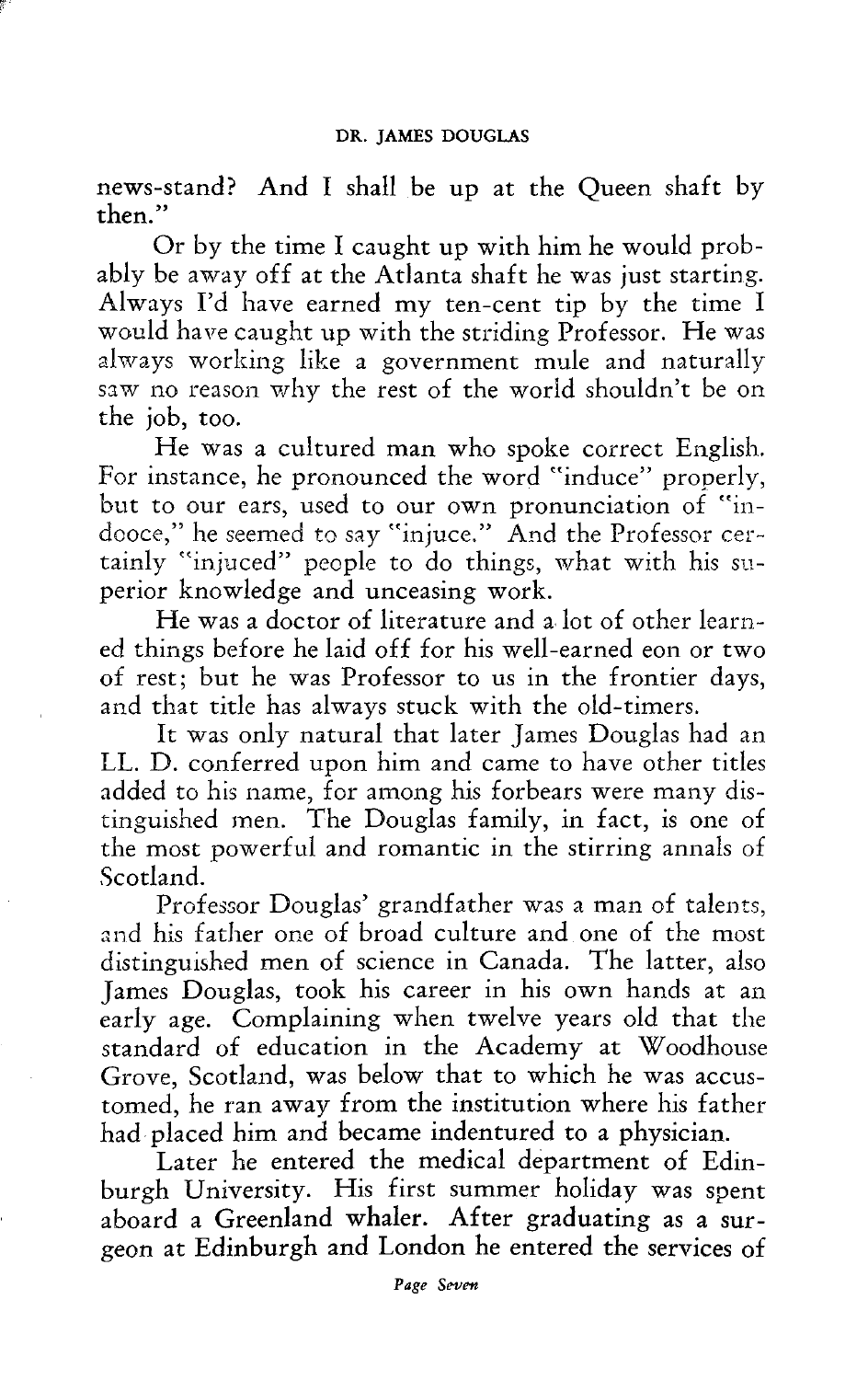the East India Company, but later returned to England and took charge of Sir Gregor MacGregor's fatal colony to the Mosquito Coast of Central America. More dead than alive he was rescued from the Black River by a Yankee skipper and taken to Boston.

After his recovery his success as a surgeon led to his appointment as Professor of Anatomy at the Auburn Medical College. From there he went to Canada, where he built up a large practice, became noted for his scientific attainments, and founded the Dominion's first public institution for the care of the insane.

His son, the James Douglas of this narrative, was born in Quebec, November 4, 1837. As a boy he was much in the company of his brilliant father and received much inspiration from him. He entered the University of Edinburgh in 1855. After two years he returned to Canada and completed his studies at Queen's University, Kingston, Ontario, receiving his A. B. in 1858.

He then returned to Edinburgh, took a course in theology and was admitted as a licentiate of the Church of Scotland. This theological training, along the broadest lines cf scholarship, proved to him a valuable asset, for not only was all his life to be dominated by deep religious conviction and Christian spirit, but the experience he received in public speaking and the literary tastes he developed during this period colored his whole career.

And Professor Douglas' religious outlook was as broad as all humanity. In the early, days of Bisbee, when the monthly advent of the Catholic priest afforded the wild camp's only public worship, I have seen the Professor and my dad, one of the 'Church of Scotland, the other a Roman Catholic, kneeling devoutly on the floor of the ramshackle wooden school house in Brewery Gulch, before the altar—the teacher's desk surmounted with burning candles whittled to fit into the necks of empty beer bottles—as each pored over his own bible while burly Father Gallagher celebrated mass.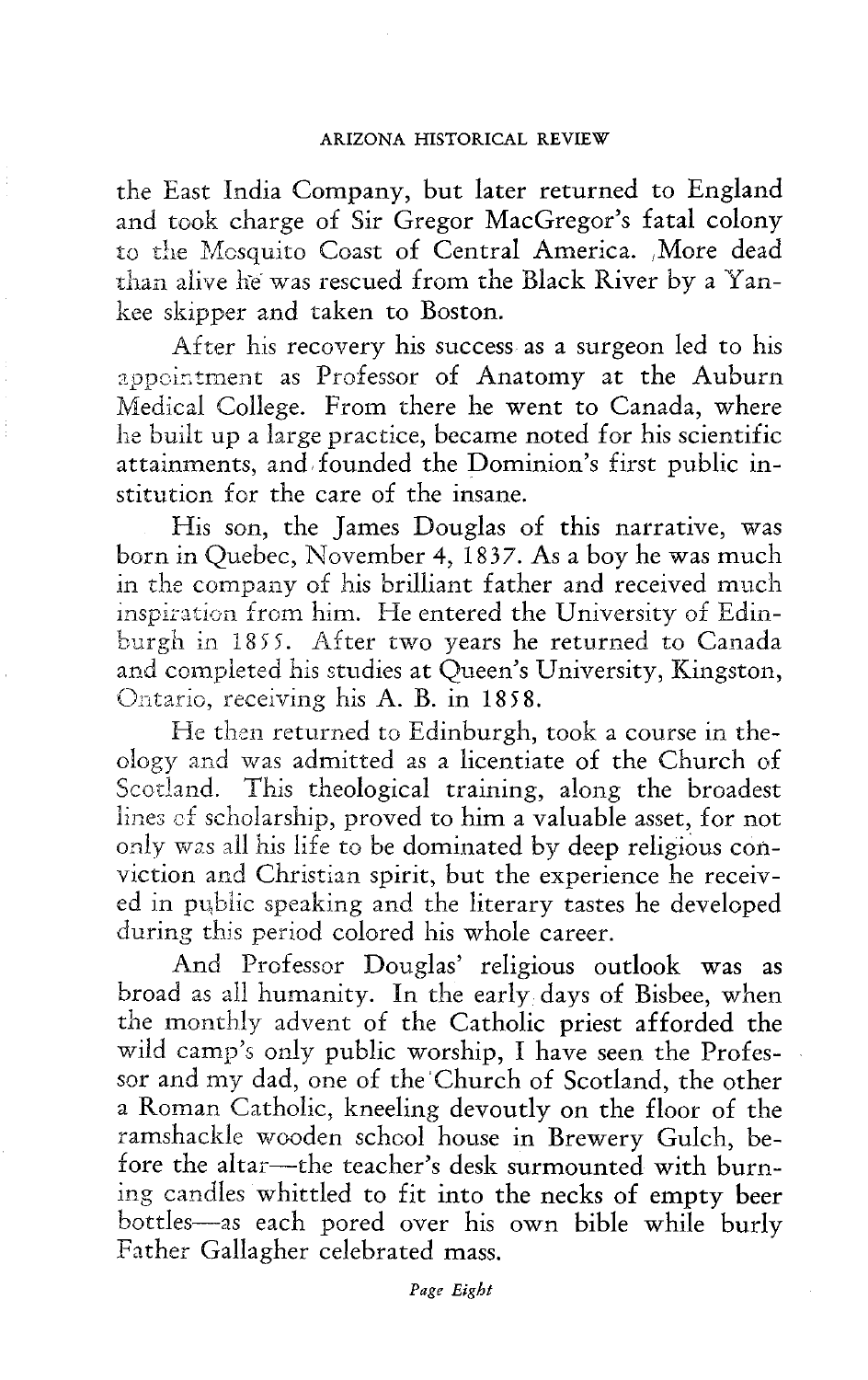After Douglas' second return to Canada he travelled extensively with his father in Europe and the Orient, visiting Egypt three times and bringing back important archaeological collections which today may be seen in the Metropolitan Museum of Art in New York City.

When his father's health failed James Douglas studied medicine that he might assist the elder Douglas and carry on the work of the Quebec Asylum for the Insane which his father had established and which was still largely in an experimental state. His father also had invested heavily in gold and copper mining properties in Canada and the United States; so, while studying medicine, the son interested himself in mining and metallurgy, in an endeavor to conserve his father's investments.

Thus he was led away from his chosen path of literary and religious work, and his father's mining properties proving for the most part unfortunate, James Douglas was compelled to make a living as best he could out of an occasional fee and lectures on chemistry and metallurgy. But he entered these new fields of endeavor with the same keen intelligence, enthusiasm and honesty of purpose that he always displayed in whatever he attempted.

And that honesty of Douglas' cannot be over estimated. It was to that quality as much as to his profound knowledge and energy that the Phelps Dodge mining and concomitant industries throughout the Southwest became such tremendous assets to the country. Never a dollar of their money was used in speculation. Every penny of it went into honest development and faithful upbuilding, and other capitalists in their region were held to that line of straightforward industry by the conditions Douglas had established.

He was professor of chemistry at Morrin College, Quebec, for three years, and while there began, in association with his life-long friend, the late Dr. Thomas Sterry Hunt, experimenting with the hydro-metallurgy of copper. Those methods have since proved invaluable to the copper industry.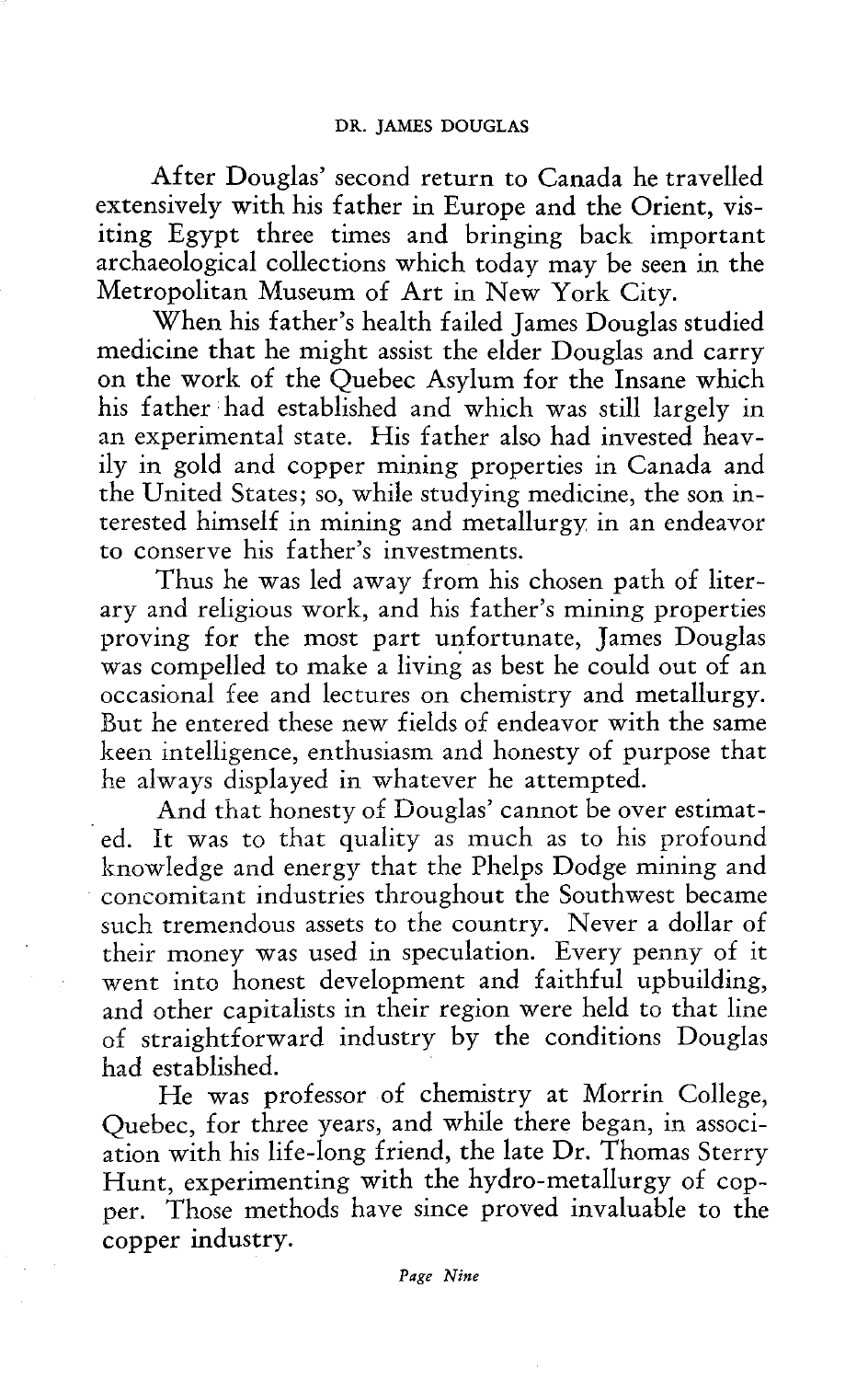His keen powers of observation and description, coupled with his wide scientific knowledge, soon created a demand for his services as an investigator and mining expert. It was in this capacity that he became acquainted with Mr. Dodge and Mr. James, of Phelps, Dodge *8c* Company, and it was upon his advice that they became interested in the Detroit Copper Company and later acquired the Atlanta, Copper Queen, and other copper properties at Bisbee and elsewhere in Arizona and Mexico which developed under his management into the greatest factor in the building of the Far-Southwest.

When one considers that background of ancestry and education, and the man's eternal energy, it is not difficult to reach the conviction that once Professor James Douglas had gone into the Apache-infested Mule Mountains in quest of ore it was just about certain he would find it, and develope it, if those crags contained any.

He came into that community of a few hundred souls when it was known only as Mule Pass. Jack Dunn, George Warren, Pie Allen, and a few more of that now half-forgotten vanguard were there ahead of the Professor. Mayhap Judge Duncan, Horace Stillman, Jim Kreigbaum, and my dad were also there before him. But he was one of the first.

Although my dad was one of that region's most colorful pioneers, this is not his story; yet I'll have to touch upon his life somewhat to tell the story of Douglas. I have known few more useful men than my father. He was a carpenter, justice of the peace, coroner, maker of coffins, conductor of funerals, reader of the burial service over the dead of all creeds, and, as possessor of the camp's only legal library, was rated by the miners, cowpunchers, gamblers and rounders as the court of last resort in all legal squabbles. The "library" consisted of a badly battered book containing the Revised Statutes of 1873 of the Territory of Arizona. He held court in the rear of the White House saloon, where he often found it necessary to break up a game of stud that he might use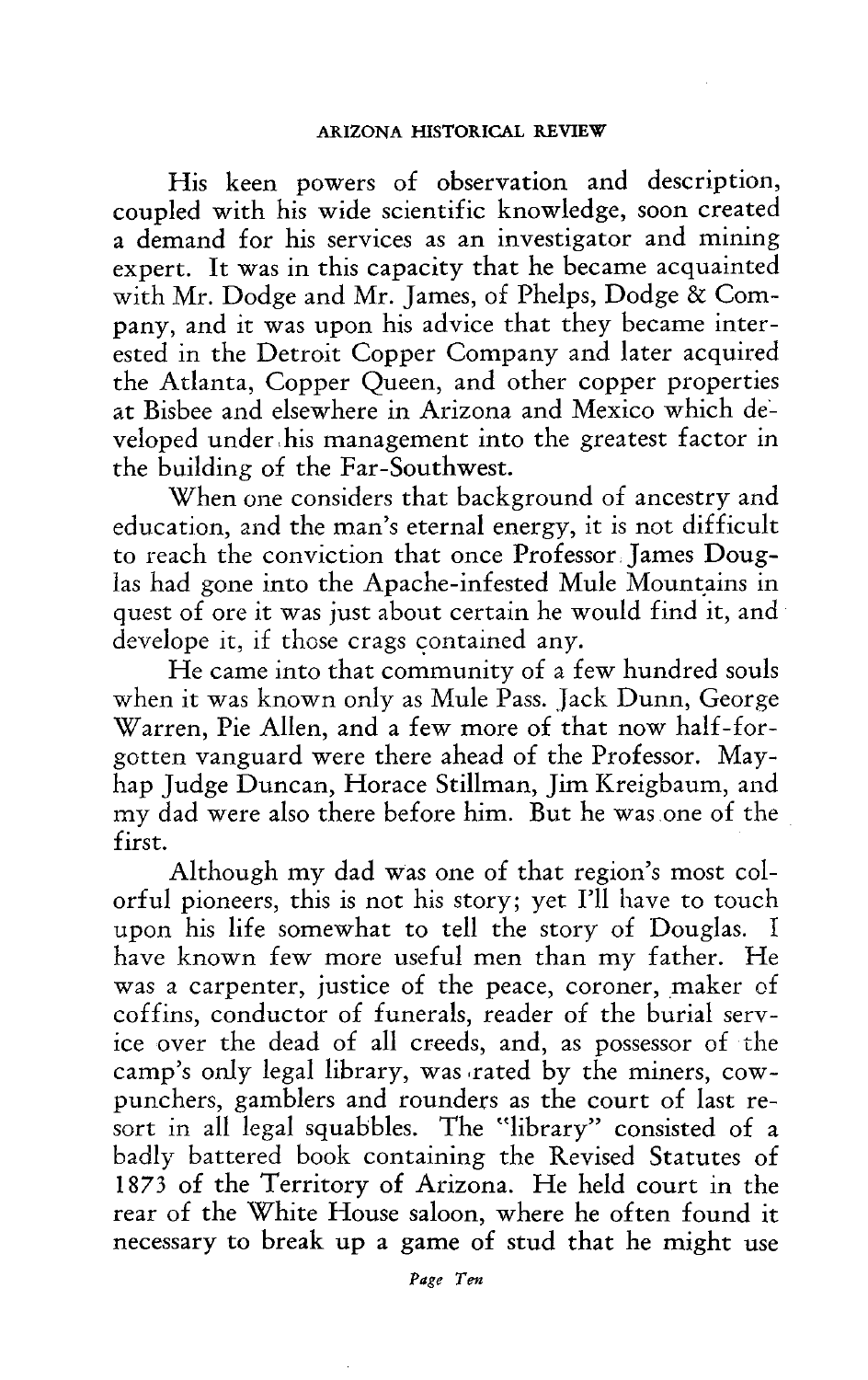the poker table as a desk to open court with the necessary pomp and circumstance.

Division Superintendent Longstreet of the Southern Pacific had sent my father down to Tucson from San Francisco in 1879 to erect some buildings there at the rail's end: a freight house, loading platform, etc. He sent about twenty carpenters along in charge of my dad. But the morning after they arrived there wasn't a single woodbutcher on the job. The mining excitements of Tombstone, Silver King, the Quijotoas, Total Wreck and Harshaw held too strong a lure for the boys.

Even the regular Southern Pacific telegraph operàtor had succumbed to the excitement and joined one of the morning rushes. But my father dug up an emergency brass-pounder somewhere and got a message through to Longstreet asking him to send another load of carpenters. Then he went over to where his bedding was rolled up and sat down on it to inhale his old corncob.

A lanky man, probably ten years younger than my dad, say just past forty, came along and engaged the disgruntled carpenter in conversation. It must have been a wild talk-fest. The younger man was Professor Douglas. Both he and my dad were as full of conversation as most Hoot Men. Both were Scotch Canucks. But finally they chiselled out of each other that the darned country was nothing to get over-excited about.

Then in the course of another period, probably an hour, they learned each others' names, that dad was going to build a railway station if he could make any condemned carpenters stand hitched long enough, and that  $A$ he Professor was going up into that misbegotten defile in the Mules known as Mule Pass in quest of copper ore.

I haven't got the straight of it yet as to which of them got into Mule Pass first. Neither the Professor nor my dad was what you might call voluble. But later when the Professor was sinking the Atlanta shaft at Bisbee and there really were about four hundred people in that wild pass my dad was framing timbers to hold the shaft up.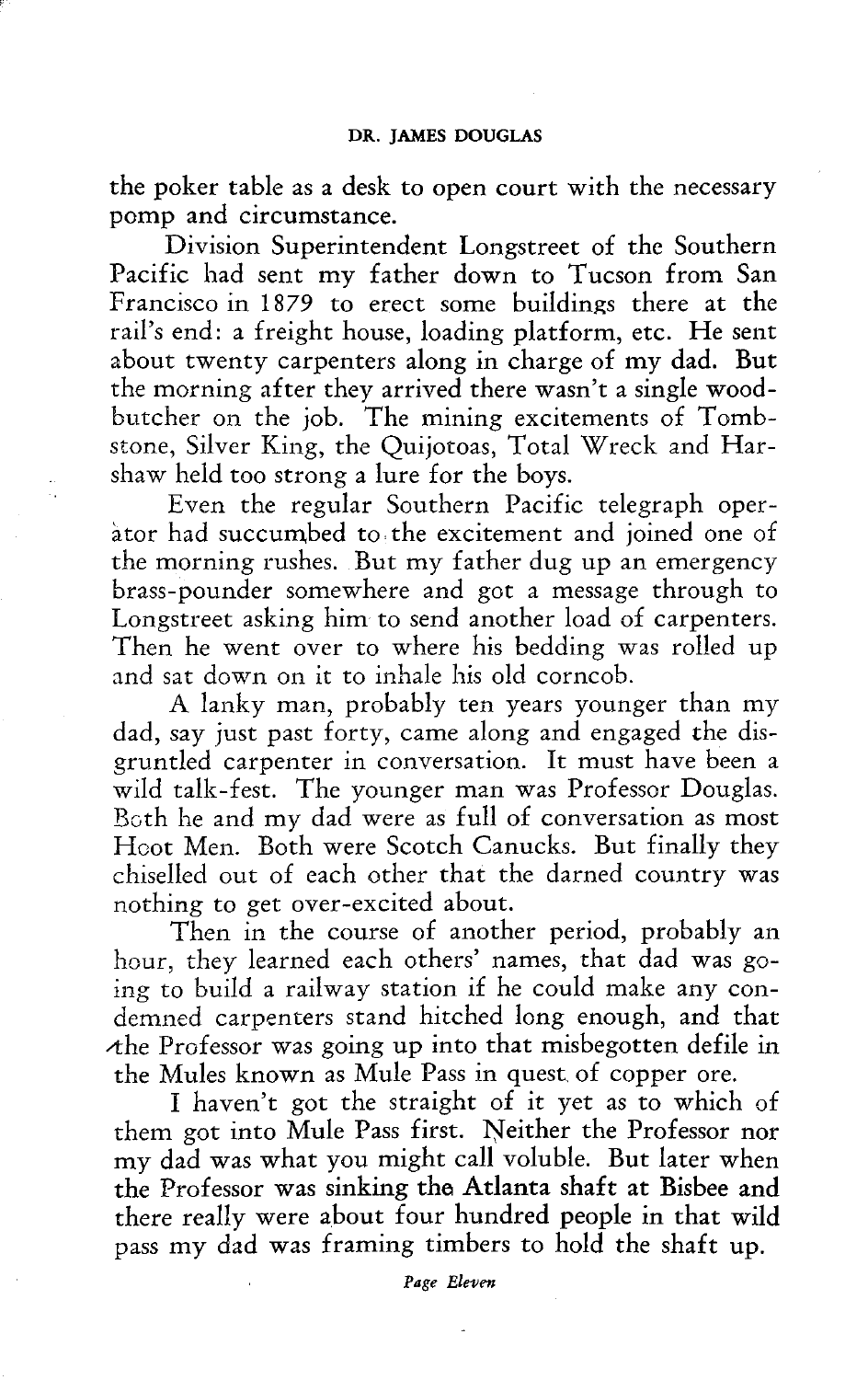I used to carry my father's lunch up the steep mountainside at noon and listen to him and the Professor spilling conversation around at the rate of about twenty words an hour while my dad smoked his rotten old corncob and the Professor looked at it askance and sniffed in profound disapprovaal. Not that he would ever let down from the courtly consideration he showed to everybody. But he would sometimes suggest that he might bring some good tobacco on his next trip from New York. My father would get that and let his eyes twinkle a bit and ask the Professor if he believed in tariff reform, or maybe it would be predestination.

The only thing they ever got a good argument worked up about was something to do with General Sherman. It seemed that he came through Tucson while my dad and the Professor were "visiting" there. President Grant or some other president had sent Sherman down that way to see if the United States could induce Mexico to take Arizona back without fighting about it. Some of General Sherman's folks were mixed up with "demonetization" of silver, as I remember it. The Professor wasn't much to discuss politics, but I heard him tell my dad that Cleveland probably was right about the gold standard. My father, though, was lined up with the rest of the Westerners of those days, who thought that without plenty of silver money we'd never amount to much.

But, both being Scotch, they couldn't see the use of wasting wind on something that wasn't bringing them in any money. The Professor was looking for ore and my dad was pulling for him so that his own good four bucks per day would continue rolling in for timber-framing. Most of the talk during the noon hour was about the Atlanta shaft.

Anyhow, eventually Douglas caught Ballard, Riley & Martin—original owners of the Copper Queen—with the goods on them. He lined them up into a regular bunch of copper producers and finally bought them out. Beginninz.there he founded the greatest industry the Far-South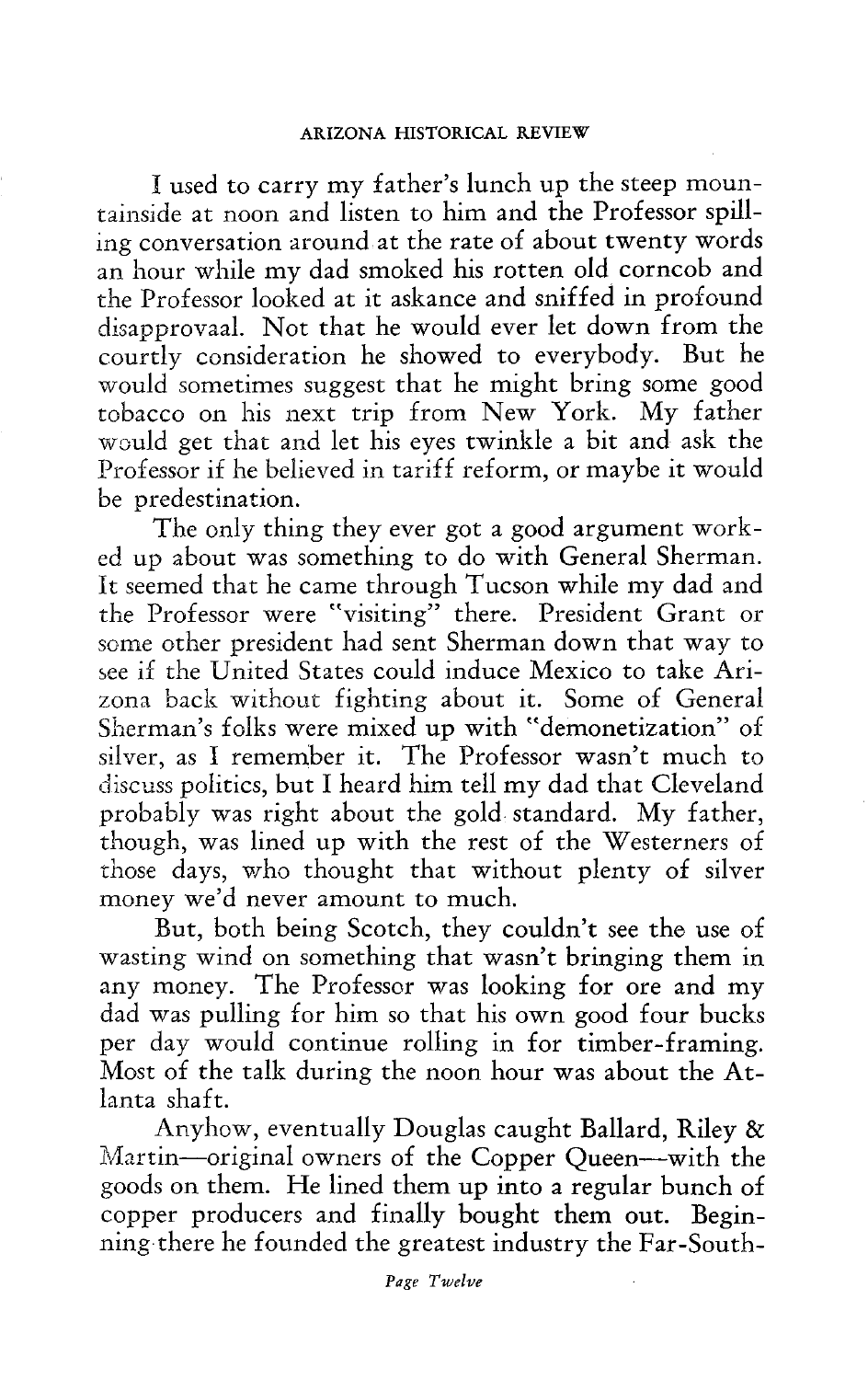west has ever had. So a word about the beginning of it will not be amiss.

The Professor had a shrewd Cousin Jack (Cornishman) by name of John Prout as mine foreman. The Professor, I realized later, was shrewder than Prout, was watching him. And my dad was an interested observer of the game. My father would come up out of the shaft after swinging the timbers in place so that the miners wouldn't lose any time, and probably have to tell a messenger from town that he couldn't come down to the White House to try another horse thief for a day or two, until they got another set or two of timbers in place and blocked up. Then while he caught his breath he and the Professor would talk things over. I would listen while I waited to take home the empty dinner pail.

The Professor would tell my father that he had induced his people to put another ten or fifteen thousand into the sinking of the shaft and that he hoped they would strike ore before the funds gave out. My dad would grunt hearty assent while he chewed his grub, and would hope too. I know that my father knew where the ore was. I think the Professor thought that my dad knew, but he wouldn't ask him anything. That wasn't the Professor's way. And that needs explaining.

The Rundle boys, who were working for the adjoining Copper Queen Company, lived in the same building with our family. Mrs. John Rundle rented half the house from us and her husband's two brothers boarded with her and her husband. Evenings they would sit on the porch and talk. And sing. All the Cornish people are fine singeras. Prout, Professor Douglas' foreman, boarded with the Rundles. In the evening the conversation would go something like this:

"Damme, John Prout, we can 'ear thy boys in Atlanta shaft 'ammering right above we. And us belong being in rich ore right below thee."

One day Professor Douglas said to my dad: "I had almost decided to quit trying to induce my people to in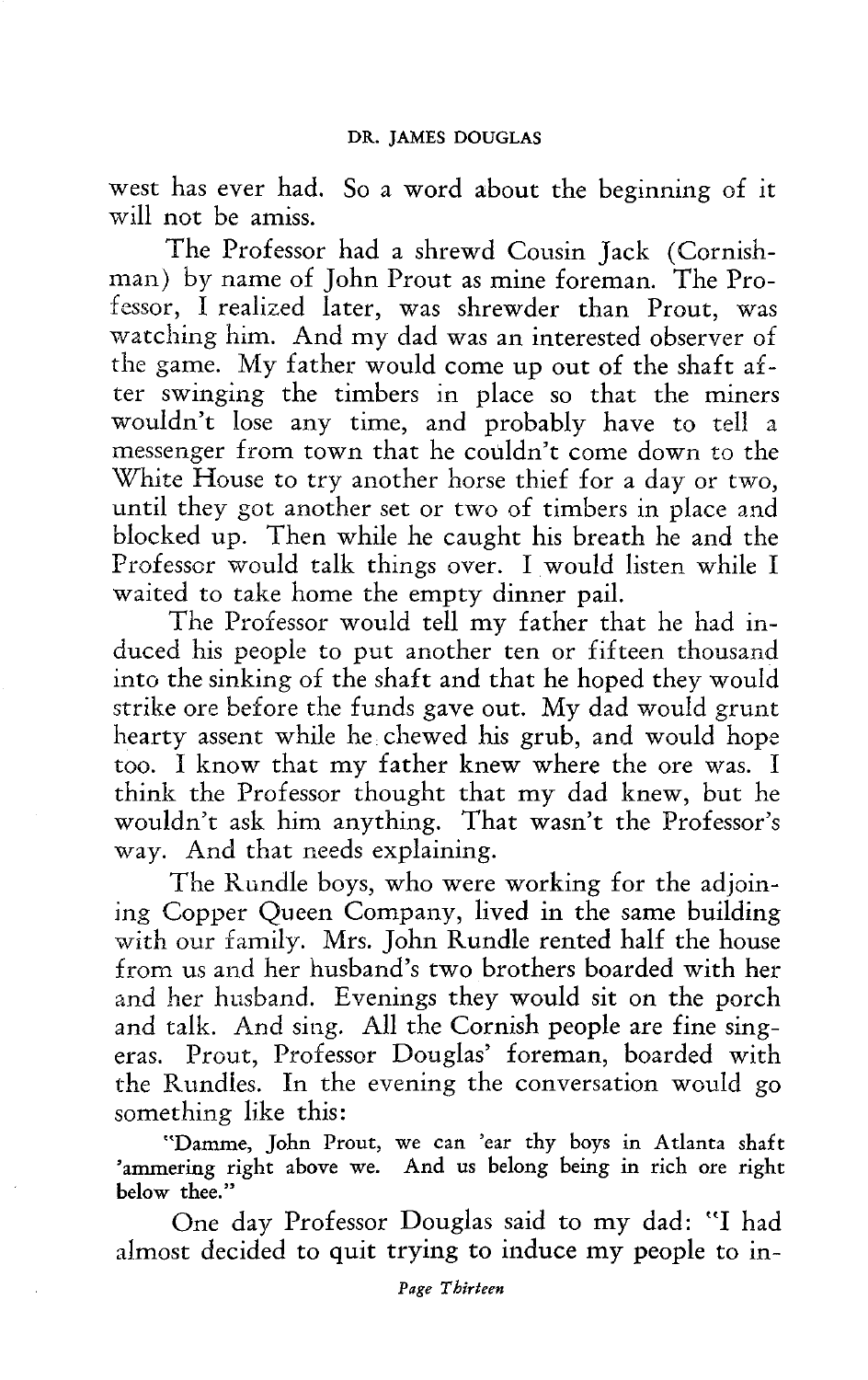vest more money in this Atlanta. But my foreman said he felt so sure, because of the present formation being cut by the shaft, that we would strike ore within another fifty feet, that he would put up his savings of five thousand dollars to keep the work going. I don't care to have him invest in the venture, but such positive belief on the part of an experienced miner like John Prout has almost convinced me that I should go a little deeper."

Then the Professor regarded my dad intently, whether in expectation of some comment or in disapproval of the rotten corncob I did not then know. But after letting it sink in a while the dad grunted, removed the corncob and said: "John Prout never had five thousand dollars in his life."

The Professor made no comment on that. Perhaps he had found out what he was after. Those canny Scots may be short on words but they do a lot of thinking.

So the Professor went a little deeper and caught the Copper Queen people drifting in his ground—and in ore.

In his writings about the Warren (Bisbee) district's ore development the Professor said nothing about that incident. Perhaps he would have considered any talk about that to be gossip. I think, though, the Professor had a strong hunch right along that John Prout had inside information about how deep the ore lay. The two companies had a law suit and later compromised and consolidated and the company came to be known as the Copper Queen Consolidated. Anyhow the Phelps Dodge people took their plunge into copper as a result of Douglas' activities up in the Mules. For a long time after the consolidation of the two properties most of the ore whose mining and reduction built cities and railroads and cattle industry in that region came out of the Atlanta claim.

From the very beginning Professor Douglas took an intense interest in the people whom he considered dependent on his mining activities. I remember hazily how he deplored the necessity of denuding the Mule Mountains around Bisbee of their trees. I know he was laughed at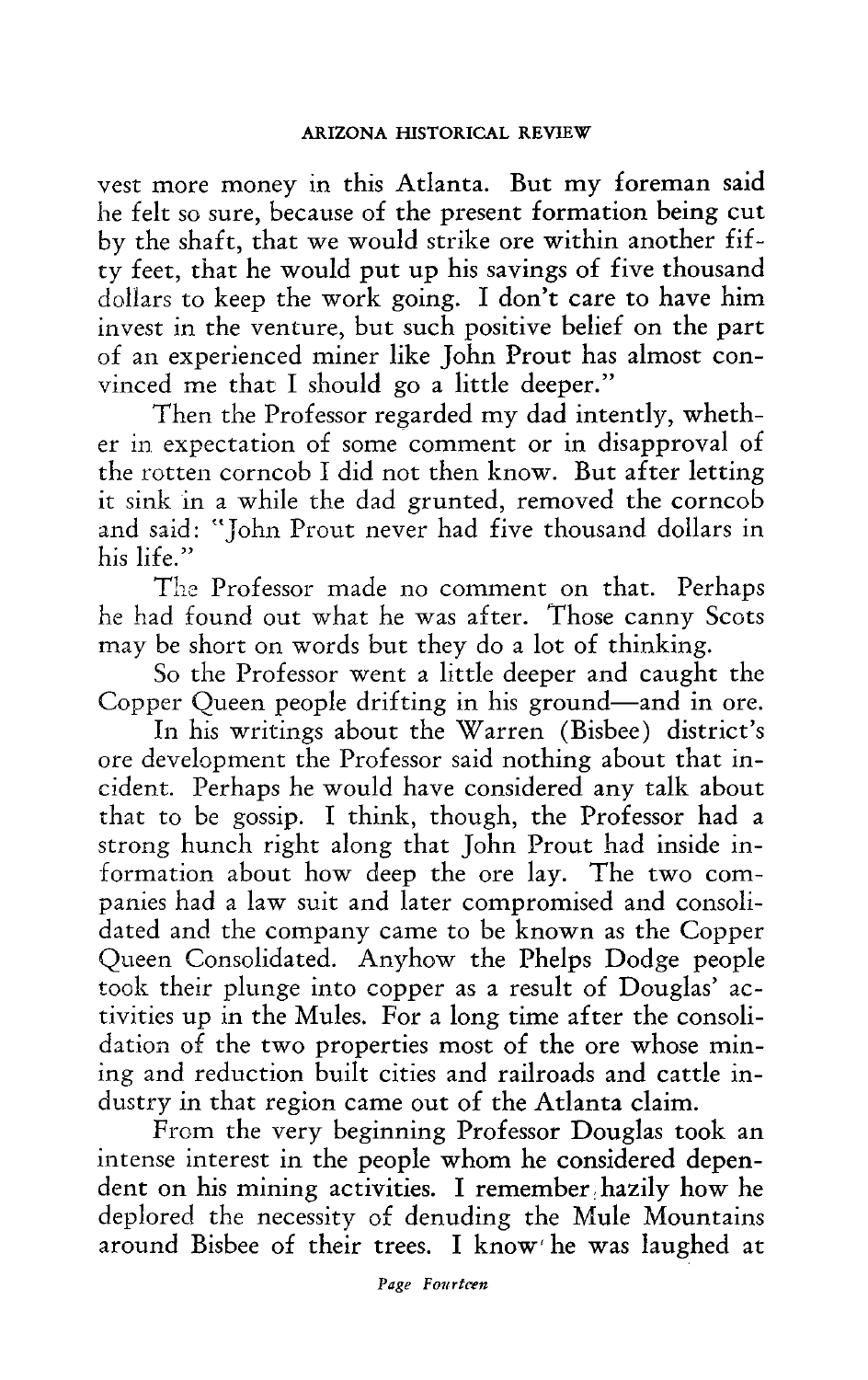by the miners because he even went among the lowly Mexican wood-choppers in his desire to find some way of replanting oaks, cedars, and junipers his mines and smelter were using for fuel. He would even talk to us kids about it, for although he learned to speak and read and write Spanish he didn't have time to acquire the cross-cutsaw Mexican-Yaqui lingo we knew. He needed us as interpreters now and then.

Every summer in the early eighties the folk of the mining camps died off like flies from dysentery and the other dread maladies that came along with typhoid. And then Professor Douglas would come hurrying into the Mules and induce the miners to come to the little school house—later to the library building he induced his people to build—and lecture them about adopting the best methods of sanitation known in those days. And he didn't limit himself to lecturing. Plenty of work he did along that line himself.

A lot those booze-fighting, faro-playing hombres cared about that sanitation fad of his. They got their clothes washed by the Mexican women every few months and "lived natural." But the Professor was shrewd, diplomatic. He got one of those projectors they called magic lanterns in those far days and had it always salted away there some place. Then when his thirst for travel and scientific research would be cut short by a hurry-up message that the deadly typhoid was once again slithering through Mule Pass he would come rolling in on the stagecoach with one of those old-fashioned valises full of photographic plates he had collected from everywhere among the turreted cities of England and Scotland, in France, Germany, pictures of natives along the Nile hoisting water with wheels.

I don't remember if he ever brought any pictures of Sullivan and Kilrain and 'their contemporaries, but he would have had he thought that would get the miners interested in his illustrated talks and gathered in the hall so that he could explain sanitation and other essential mat-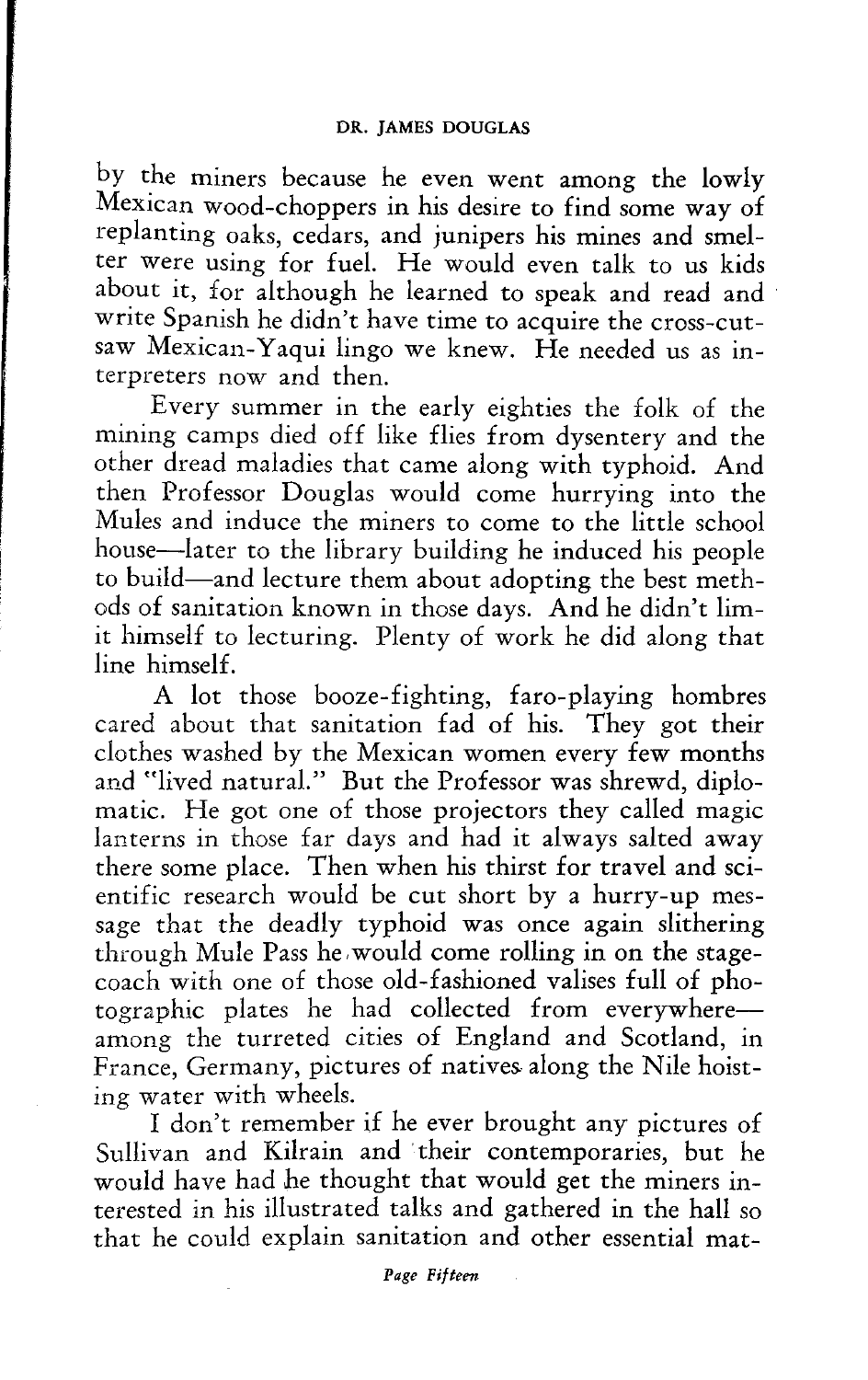ters for their welfare. He was a resourceful man. He wished the boys to listen to things they must understand if Bisbee were to be fit to live in. And he surely made them listen.

Long before the days of sewers and the other necessaries without which we could not now live the Professor had that camp in the Mules on a health basis that was something to talk about among miners and cowpunchers throughout the Far-Southwest.

Before then you could see the stricken miners lying on canvas cots in Brewery Gulch and along Mule Pass (today's Main street of Bisbee) white as sheets, their scared but game partners fanning them to keep down the fever. No chance of getting over it they knew. The last of Jimmie Carr's prairie-schooners had unloaded their coke and store supplies and started back with all the sick boys they could pull over the grade to Tombstone and the overloaded hospital.

But after the hard-working professor had pounded some sense into those wild but not unreasonable boys and had got things cleaned up something as Leonard Wood did later in Cuba and Gorgas in Panama, there were no more clean sweeps by Old Man Death in the Mules.

James Douglas had six children, two sons and four daughters. We knew only the two boys in Arizona. They were Walter and James S. Walter Douglas for years was head of the great mining industry which owed its existence to the Professor. And Walter kept the Bisbee mines and the other Phelps Dodge camps up to the high grade the founders of that great institution aimed at. There never was a stockade in any Douglas mining or smelting town. You could trade with the company store in any of those communities or with the smallest independent merchants. It was all O. K. with the Phelps Dodge folk. They made up the deficit of the Y. M. C. A. and the Y. W. C. A. and kept up country clubs for those who wished to play golf and tennis.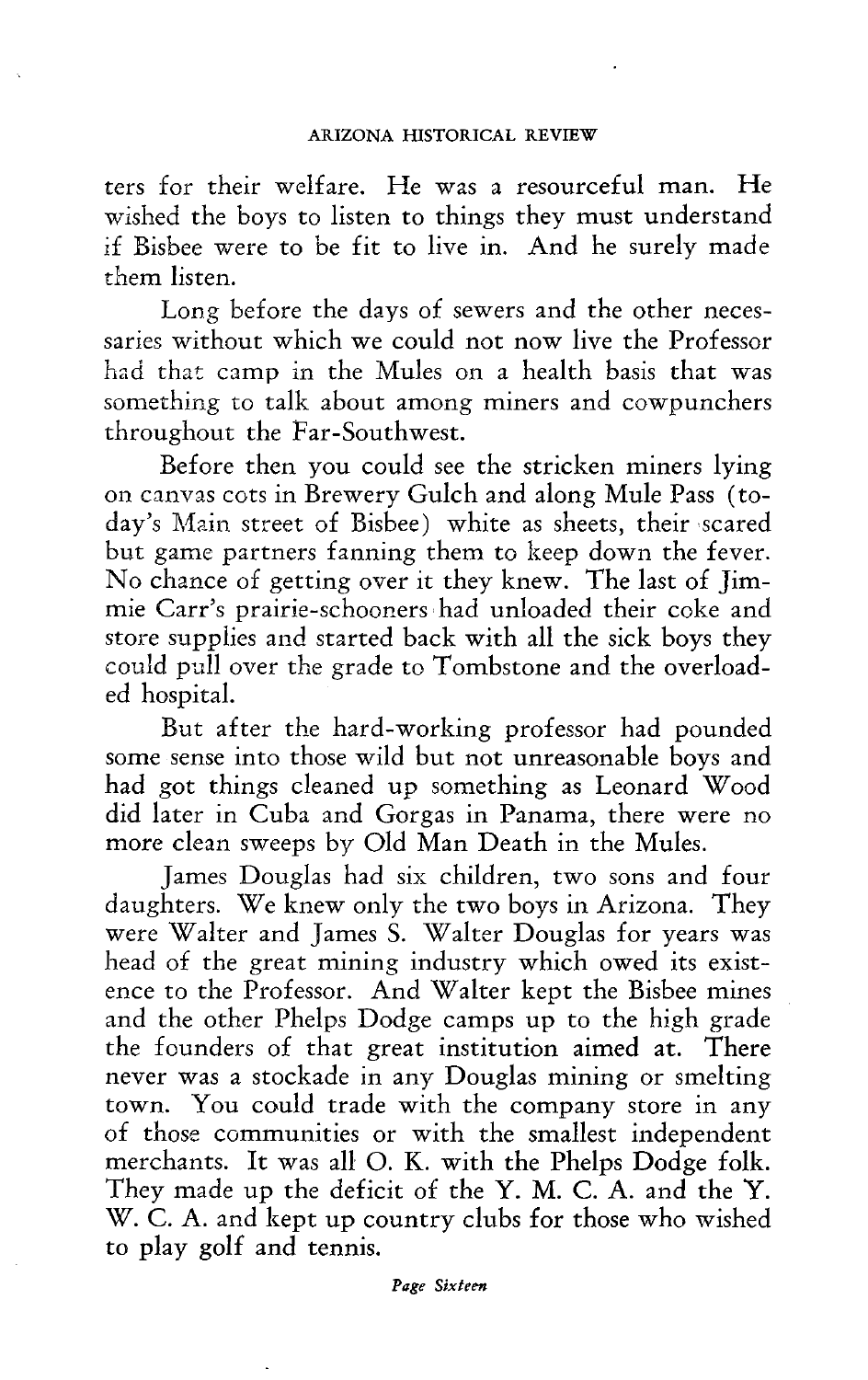Of course I could think, if I tried hard, of some things for which Walter Douglas should be censured. Such, for instance, as buying controlling interest in the newspaper known as the Bisbee Review so that he could fire me. But even in that fell deed he has been commended by some benighted folk who say that all that ever was the matter with Arizona journalism was the misfortune of me being mixed up with it.

The Professor's other son, whom we used to call "Rawhide Jimmie," fooled the whole family by developing one of the greatest copper mines of the Southwest, the United Verde Extension; so they don't call him "Rawhide Jimmie" any more. It may be well to explain that in the early days a small mine, or partly proved mining prospect, was always known as a rawhide outfit. While Walter was placed at the head of the famed Copper Queen from the beginning, the Professor's older son used to be put in charge of rawhide prospects all over the Southwest and Northern Mexico. So naturally he came to be known as "Rawhide Jimmie."

In connection with this I recall an amusing circumstance. A teamster by name of Jim Durnell, who needed a jerkline for his mule team, was said to have purloined the boarding mistress' clothesline at the Senator mine when James S. Douglas was in charge of that property up in the Bradshaw Mountains. Thereafter whenever they met they would greet each other caustically as "Rawhide Jimmie" and "Clothesline Jimmie."

When James S. Douglas had established himself as a mining millionaire in his own right he was now and then moved to ask me when we cut each others' trails around Arizona, as if his memory were vague about the matter, if my father wasn't the carpenter who used to live in Bisbee. Considering that I was always a good hobo hardrock miner who had never asked the Douglases for anything, not even a job, that used to get me wringy, which probably was Jimmie's intention. I considered that as a carpenter my grand old dad was as top-hand in his line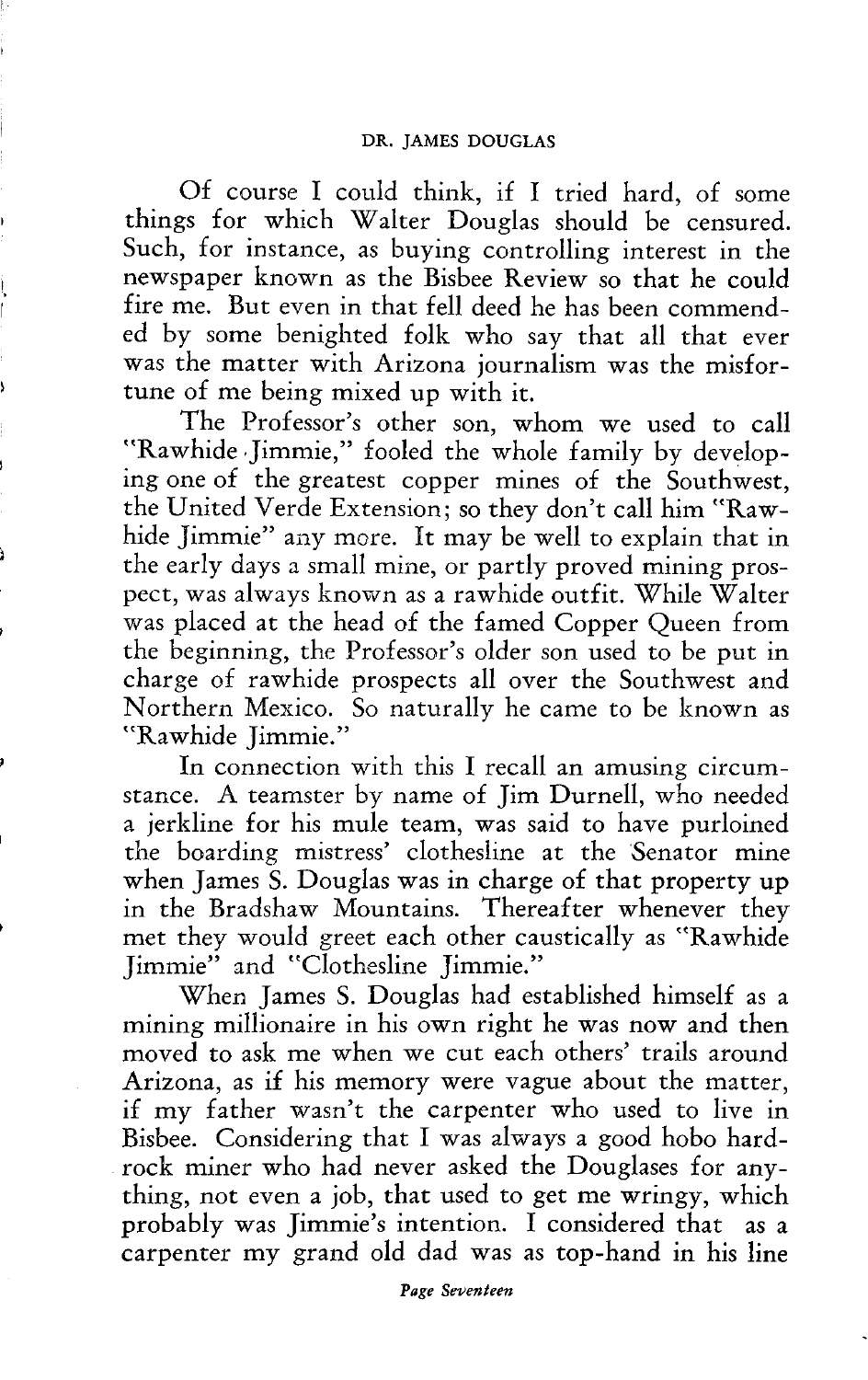as any mining millionaire who ever came down the pike.

But when Jimmie and I got Woodrow Wilson elected I decided to overlook all that sort of thing. One thing the Douglas clan and I always agreed about was that matter of the immortal principles—whatever they are—of Thomas Jefferson and Andrew Jackson. Jimmie's son, Lewis, is now Arizona's Democratic congressman.

How we got Wilson elected was like this. I hit the border from up Gila county way somewhere around midnight the night of the presidential election in 1916. It looked rocky as the mischief for us Jeffersonians and Jacksonians. Uncle Billy Plaster, last of the first Texas Rangers, was standing on a corner champing his spitting tobacco. He was also demanding of an outraged Democratic world, "When th' battle of Noo Orleens was fit, whar was Andy Jackson?"

Along about three o'clock in the morning Major George Kelly came boiling out of his Douglas newspaper office and told us that Ohio and California had gone Democratic. Right then and there Major Kelly, Uncle Billy and I started a three-man parade. We hadn't gone far until we encountered a disconsolate mining millionaire who looked as if he hadn't more than fifteen cents, Mex, left between him and the poor house. That was James S. Douglas.

But when we imparted the glad news he glowed like an arc-light, figured right away that he might be able to pull a few dimes out of the wreck after all. Then we started a four-man parade. We went over to the Gadsden hotel and Jimmie hired the Seventeenth Cavalry band, or as much of them as could still navigate after helping the black Republicans celebrate Hughes' victory all night. Then we visited every prominent Republican in Douglas, especially those who had political jobs or had gone to bed early after betting their last cartwheel on Charles Evans Hughes.

I suppose there are still indignant Republicans in Douglas who think we should be prosecuted to the full